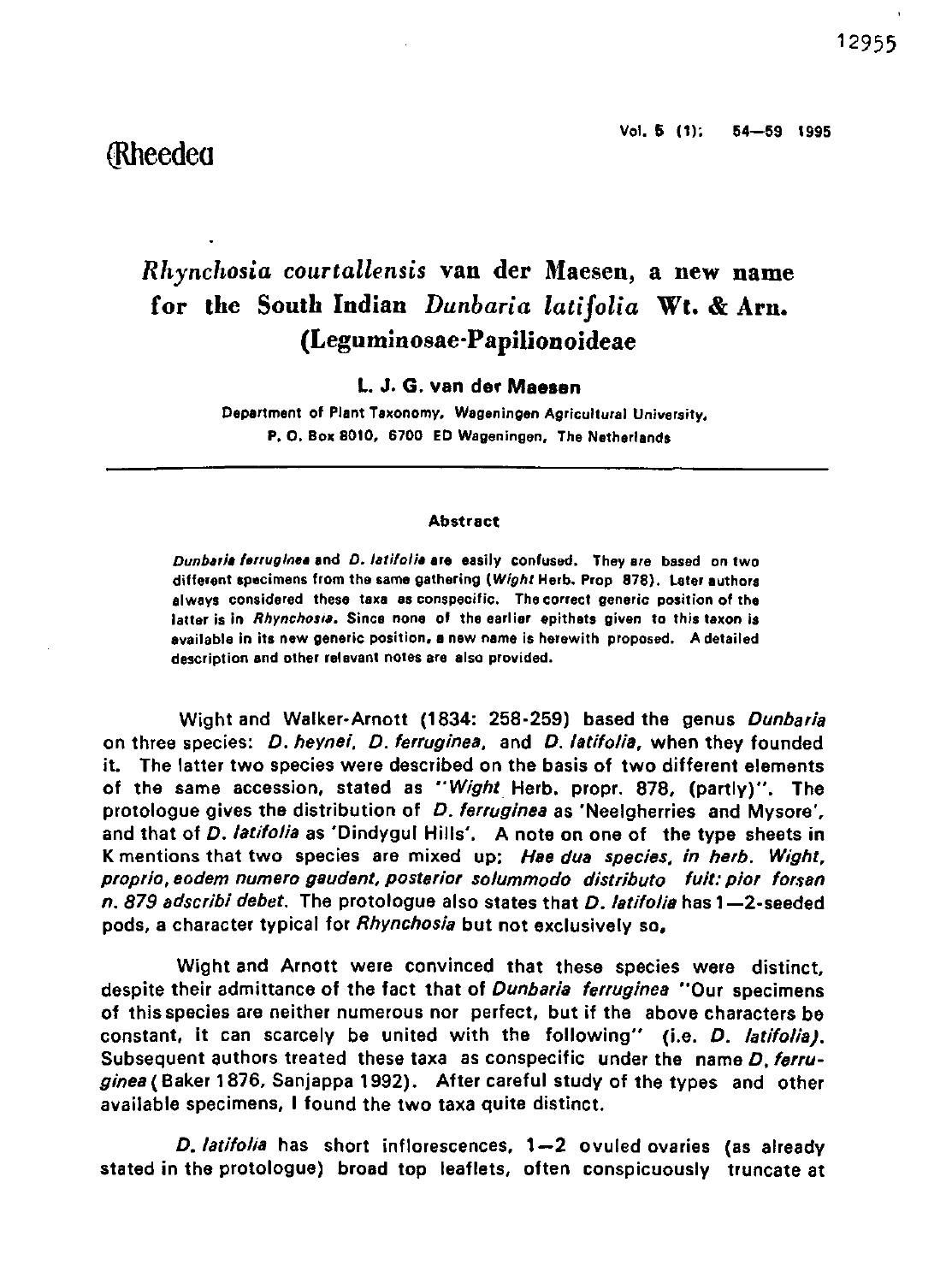### **A new nama for** Dunbaria latifolia Wt . & Am .



Fig. 1. Rfiynchosia courtal/ansis Massen: 1: flowering branch; 2: vexillum; 3: wing; 4: keel; 5: stamens; 6: pistil; 7: base of pistil, showing disk; 8: detail of upper leaflet surface; 9: detail of lower surface; 10: young pod, floral parts removed; 11: young seed; 12: bract, inside. Sources: 1,3: Beddome 2344 (BM); 2,4-7,12: G. Thomson s.n. (G); 8,9: Van der Maesen 3467 (WAG); **10,11:** Wight 769 (MEL).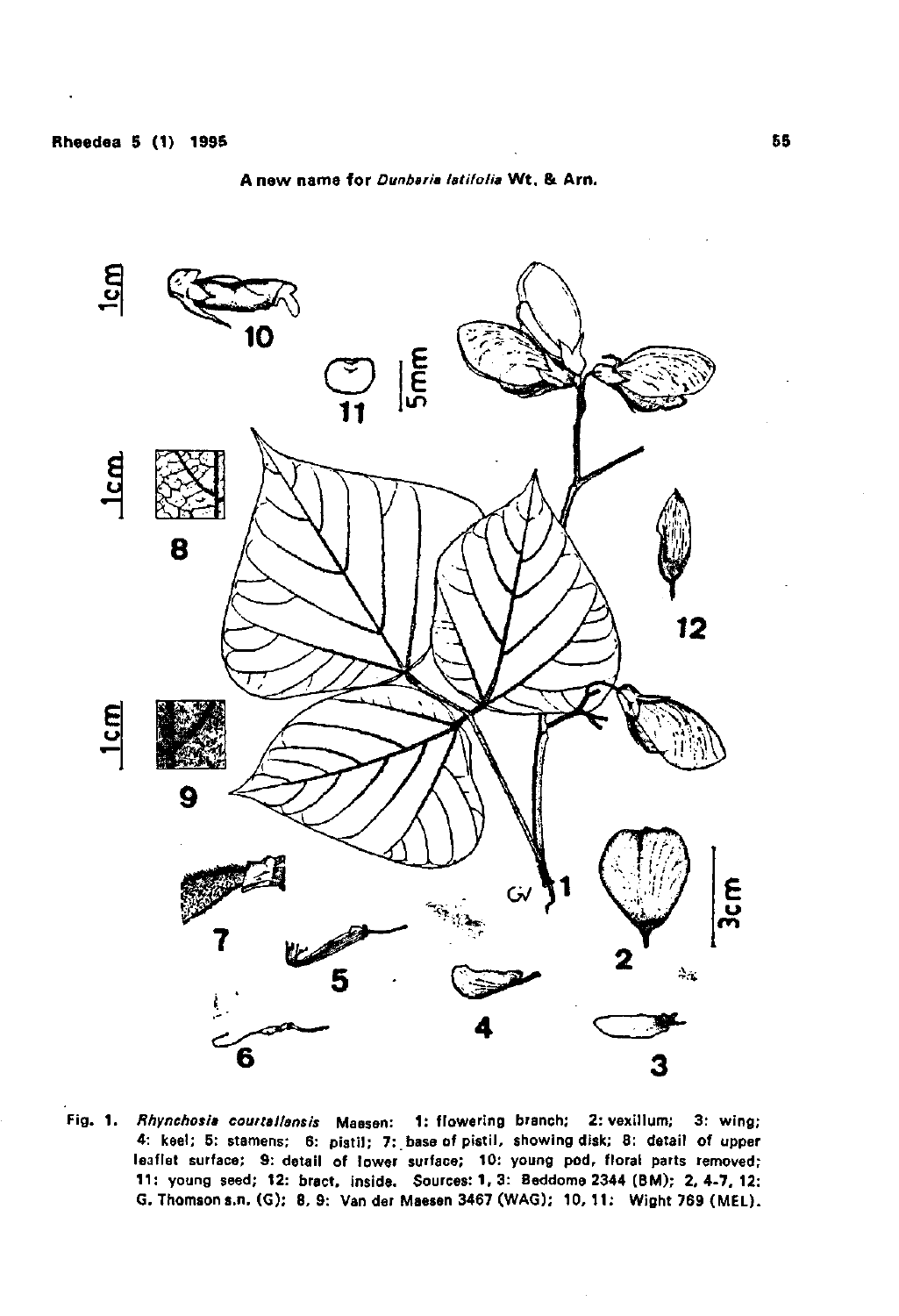#### **L. J. G. van der Maesen**

the base, broad hooded standard with curved veins, and reniform seeds. D. ferruginea has longer inflorescences, 5—6 ovuled ovaries, rhomboid top leaflets, obovate vexillum dorsally red, not conspicuously veined, and roundishcompressed seeds.

With the  $1-2$  seeded pods D. *latifolia* belongs in *Rhynchosia*. Beddome (in herb.) already observed this fact and one of his accessions (Beddome s. n., communicated 8/1879, K) bears in pencil the epithet grandifolia. In the genus Rhynchosia that epithet is occupied by the basionym of Eriosema grandifolia (Schlecht. & Cham.) G. Don, a Mexican species, and the epithet latifolia is occupied for a species from the Southern USA. As both epithets are not available for the south Indian taxon, this leaves us no choice than giving a new name for it. Consequently, the taxon is renamed here as Rhynchosia courtallensis van der Maesen and a revised description is provided.

Rhynchosia courtllensis van der Maesen, nom. nov.

Dunbaria latifolia Wt. & Am., Prodr. Fl. Pen. Ind. Or. 258. 1834, nom illeg.

D. ferruginea sensu Baker, is Hook, f., Fl. Brit. India 2: 217. 1876; Sanjappa, Leg. India 168. 1992 in part.

Type: Peninsular India, Wight Herb. Propr. 878 pro parte, descriptio anglica (K, holo; iso: A, BM, C, E, G, P).

(Fig. 1, p., Map, Fig. 2, p.)

Perennial climber. Branches about 3-5 m long, 2-4 mm diameter, striate. Indumentum shortly tomentose, yellow-brown to ferrugineous when young, vesicular glands yellow, turning orange with age. Stipules triangular, 2 mm long, caducous, hairy. Leaf rachis striate, subjugal part 2.5—5 cm, suprajugal part 1-2 cm. Leaflets dark green, sparsely short-pubescent above, densely greyish-brown-tomentose below, brown on the veins; top leaflet broadtriangular to almost trilobed 6—10cm long, 4—10 cm wide, apex acuminatecuspidate, base broad-cuneate to truncate; side leaflets obliquely orbicular, 4—7 cm long, 3—6 cm wide, apex obtuse to acuminate, base rounded; petiolules 2—4 mm long; stipellae minute, caducous, 0.5 mm. Pseudoracemes simple or once branched; peduncles short,  $1-4$  cm,  $(1)-2-6$ -flowered; pedicels  $4-7$  mm. Bracts ovate, up to 2.5 cm long, 1 cm wide, veined, pubescent on both sides, the veins greyish-hairy especially outside. Calyx pubescent, also inside, tube ca.7 mm long, upper teeth 6—7 mm long, connate except for the apex, lateral teeth triangular, 4—5 mm long, lowest tooth narrowly elliptic, ca, 7—9 mm long. Corolla bright yellow; standard red dorsally, alae and keel with glandular dots.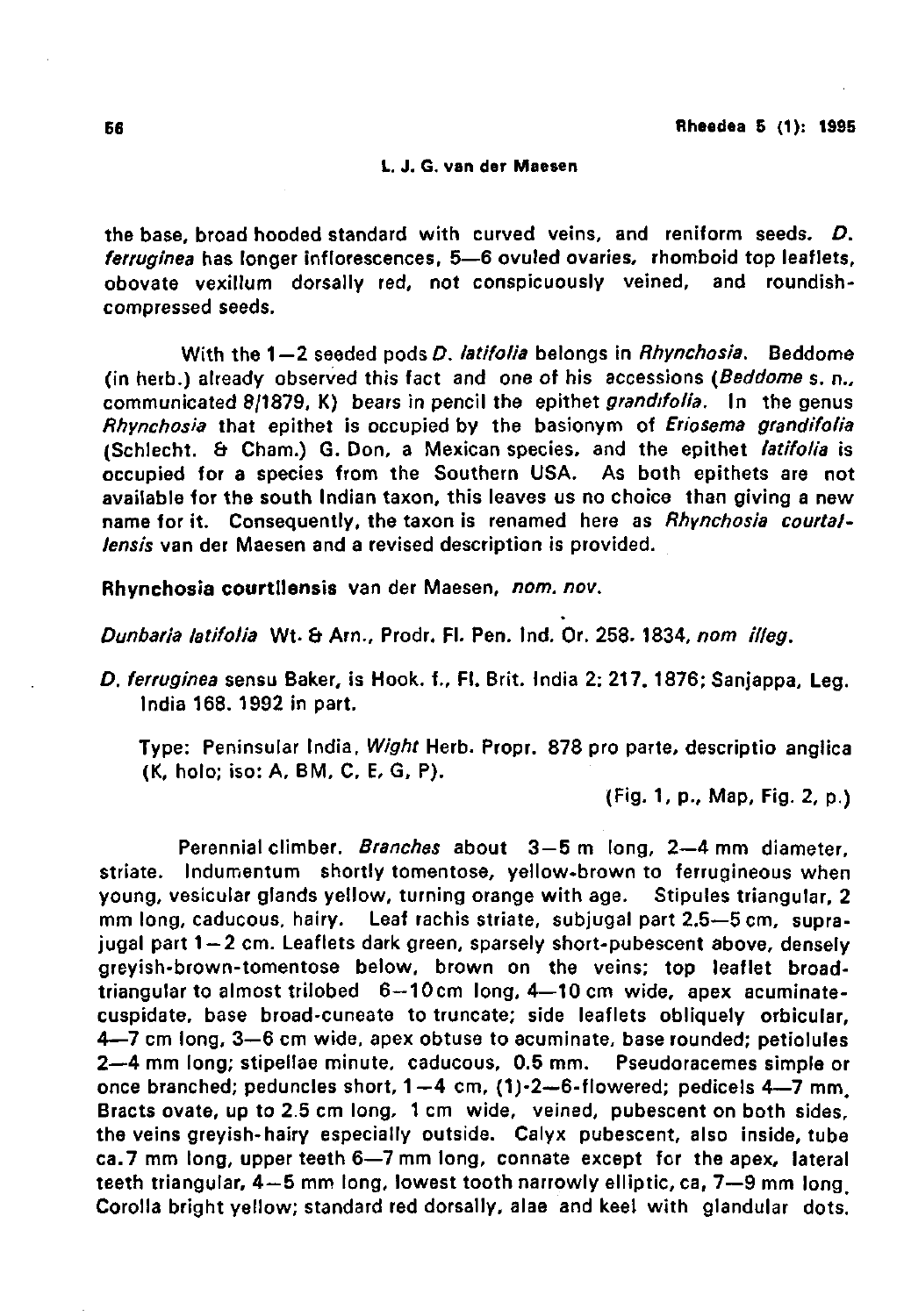

A new name for *Dunbaris Istifolia* Wt. & Arn.

Fig. 2. Distribution of Rhynchosis courtallensis in southern India.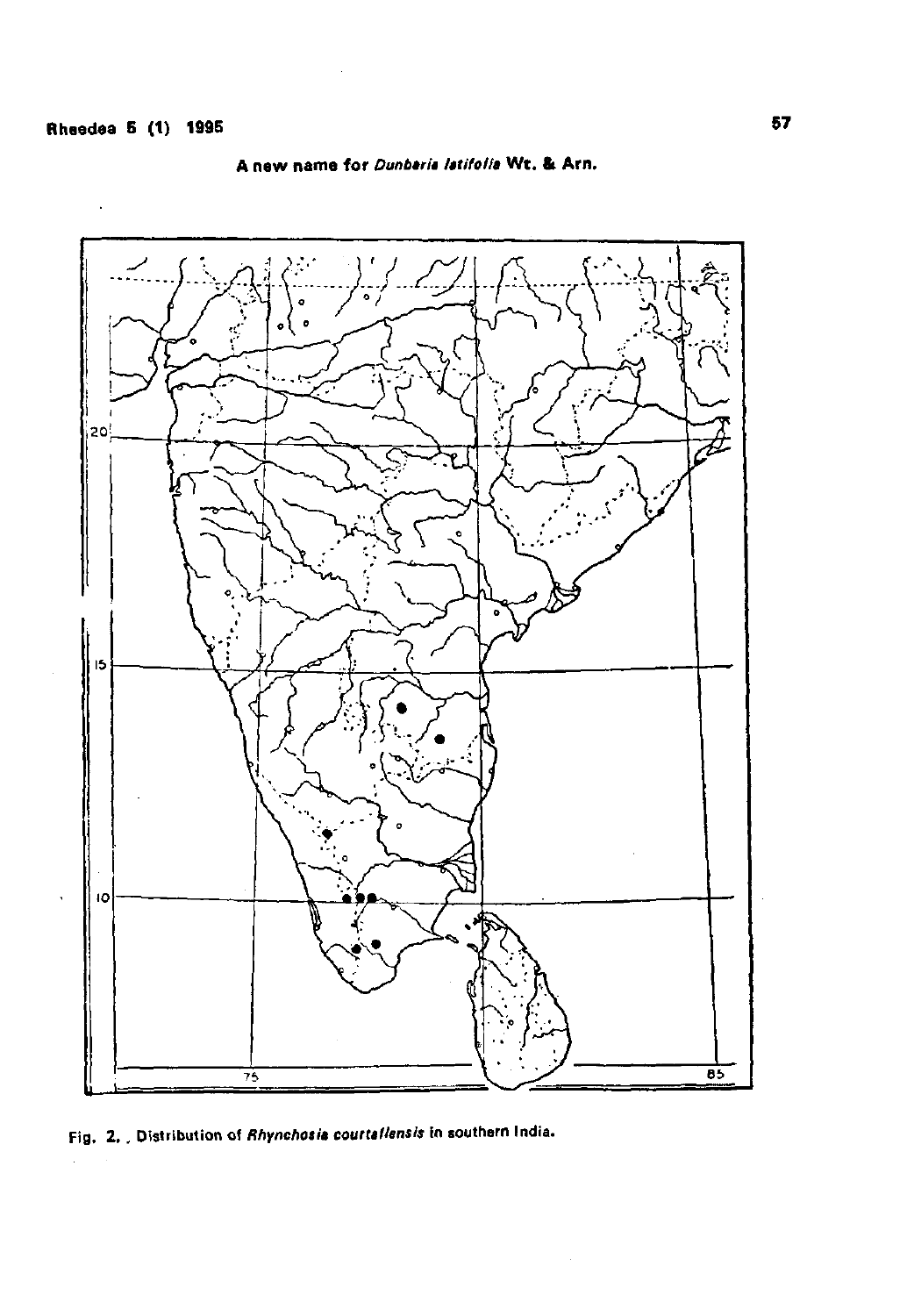## **L. J. G. van der Maesen**

vexillum obovate, ca. 28—35 mm long, ca. 20-30 mm wide, apex rounded, base clawed, biauriculate, veins curved towards the lateral margins; wings oblong, ca. 19 mm long, 3—4 mm wide, one auricle dorsally, two auricles below; keel slightly curved. 19—22 mm long, 8—9 mm wide, ventrally adnate with a strong suture. Stamens 20—25 mm long, apical 5—7 mm free, anthers basidorsifixed. Ovary densely hairy ca. 8—10 mm long, yellow glands present, 2 ovuled; style ca. 15 mm long hairy, sparsely so the distal 5 mm; stigma oblique. Pods oblong, 2-seeded. Seeds reniform, only immature available.

Distribution : S. India, altitude up to 500 m, possibly higher.

**Ecology:** Climber on trees and shrubs.

Flowering: Jan. - Feb. Fruiting: Mar. - Apr.?

- Specimens examined: INDIA: sine loc. Heyne s.n. ("Cylista ferruginea',) (BM, LE, LIV); Wight s. n. (E, K). Andhra Pradesh; Cuddapah Hills, Beddome s.n. (BM); Guramkonda, Cuddapah distr., Gamble 15043 (K). Karnataka: Maisor & Carnatic, Thomson s.n. (A, BM, BRI, C, G, K, L, OXF, P, S, US, W). Kerala: 53.5 km N of Munnar, van der Maesen 3467 (ICRISAT, K, WAG). Tamil Nadu: Kodaikanal region, Palni Hills, Anglade comm. Uhl s.n. (A): Mundanthurai ghat, Tinnevelly distr.. Barber 2782 (K); Paapanassum, Tinnevelly, Beddome 2344 (BM, K); Kollimalai, Trichinopoly distr., Madras Herb. 12905 (K); Old Courtallum jungle, van der Maesen 3070 (ICRISAT, WAG); 45 km W of Kodaikanal, van der Maesen 3509 (ICRISAT, K, WAG); Nilgiris, Herb. Martii (BR); Courtallum, Wight 769 p.p. (A, C, DD, K, L, LE, MEL, S, W); Cantocady Mochay, Cunnevady, Wight 878 p.p. (A, BM, C, G, K, LE, P).
- Notes; The epithet 'courtallensis' is after one of the locations where Wight collected the plant (no. 769) in February 1836, and where I found a specimen in December 1977, Courtallum or Kuttalam in the Western Ghats mountain range, in Tamil Nadu, India. The only sheet indicating Courtallum for Wight 769 (K) happens to be a *Dunbaria ferruginea*, but it is likely ihat the other specimens mixed in this number were collected at the same spot.

The syntype sheets Wallich 5572 C (Wisteria? hb. Wight) contain both D. latifolia and D. ferruginea. Wight Herb. propr. 769 appears to be a mixture of Dunbaria ferruginea and Rhynchosia rufescens (Willd.) DC.